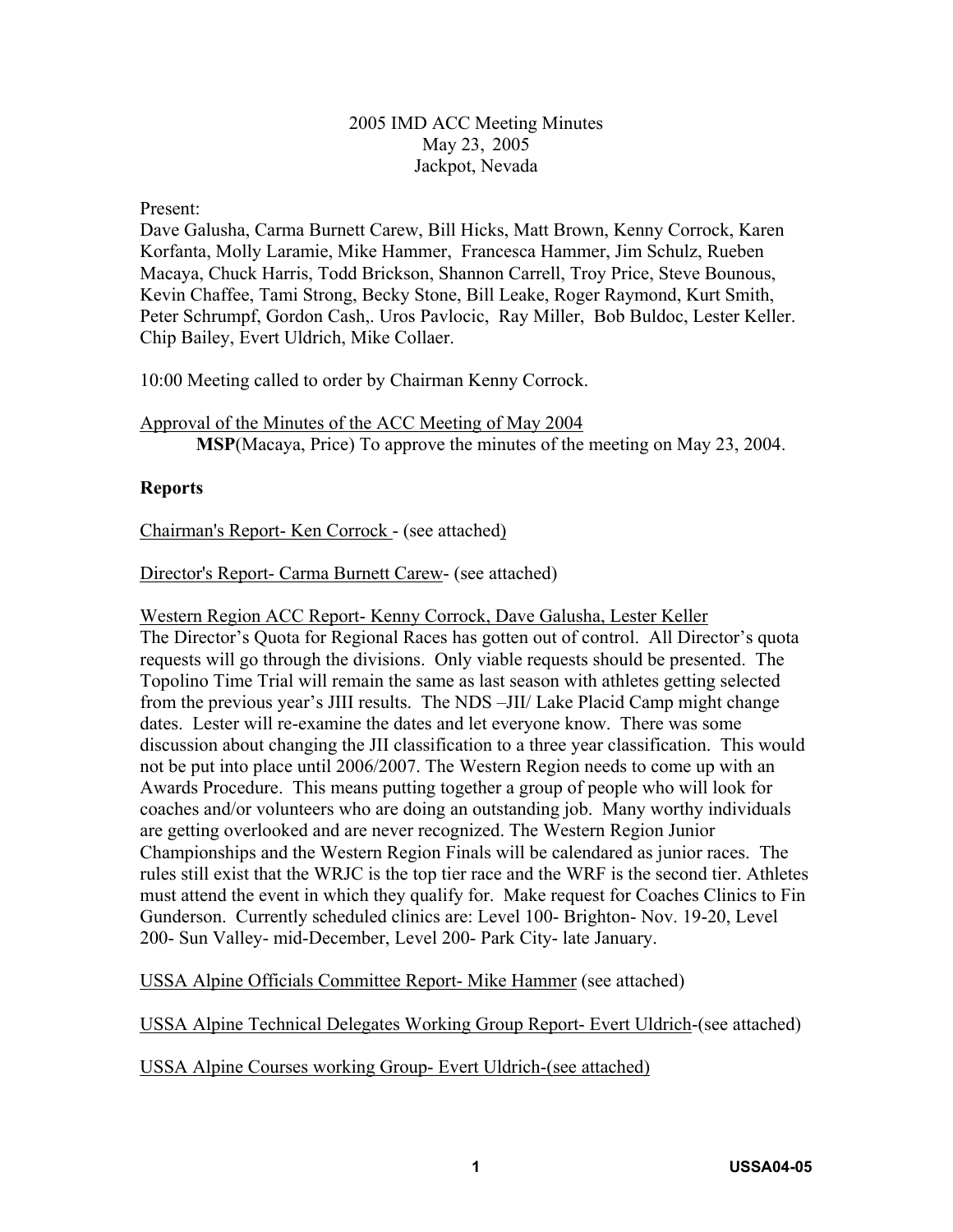Master's Report- Kenny Corrock-

The Master's had a great season. Due to lack of snow there was not a IMD Master's DH. National's were held in Big Sky. Sun Valley hosted an international masters competition that was very well attended.

Treasurers Report- Shannon Carrell-Shannon reports that the division is in a strong financial position. IMD is expected to have \$90,000 in the checking account after all of the receivables come in. This is where we were last season. The budget is based on actual figures from last season.

YSL Chairman's Report- Becky Stone(see attached)

Old/New Business

Additional discussion items-

IMD needs to track IMD officials better. There need to be a form that Alpine Officials can submit to Gordon Cash and Carma Burnett Carew. Carma needs to become more actively involved with tracking AO movement throughout the year.

Kenny Corrock would like to follow PNSA's example of doubling up T.D.'s for races in order to keep all of our T.D.'s involved in working races.

Tami Strong is the source for AO Educational Clinics for IMD. Tami will be happy to assist anyone who needs help running and scheduling AO Clinics.

#### Separate the Men's and Women's IMC/JO Super-G

**MSP** (Bounous/ Price (Jim Schulz voted no)) Create a separate men's and women's IMC/JO Super-G to address over- crowding and make conditions safer for athletes who attend. This season the Men will be at Bogus Basin and the Women will be at Snowbird.

#### Appoint a "Code of Conduct Committee"

MSP (Corrock/Macaya) Create a committee who will look into our current Team Agreement/ Code of Conduct. Committee members are: Kenny Corrock, Rueben Macaya, Carma Burnett Carew, Chip Bailey, Troy Price, Robin Sarchett and Gordon Cash.

#### South Series Champs- Troy Price

MSP ( Price Bounous) Any athlete whom competes in a Regional Championship (JO's), will become ineligible to compete in the NS/SS Champs. For the 2005-2006 season this will only apply to the South Series.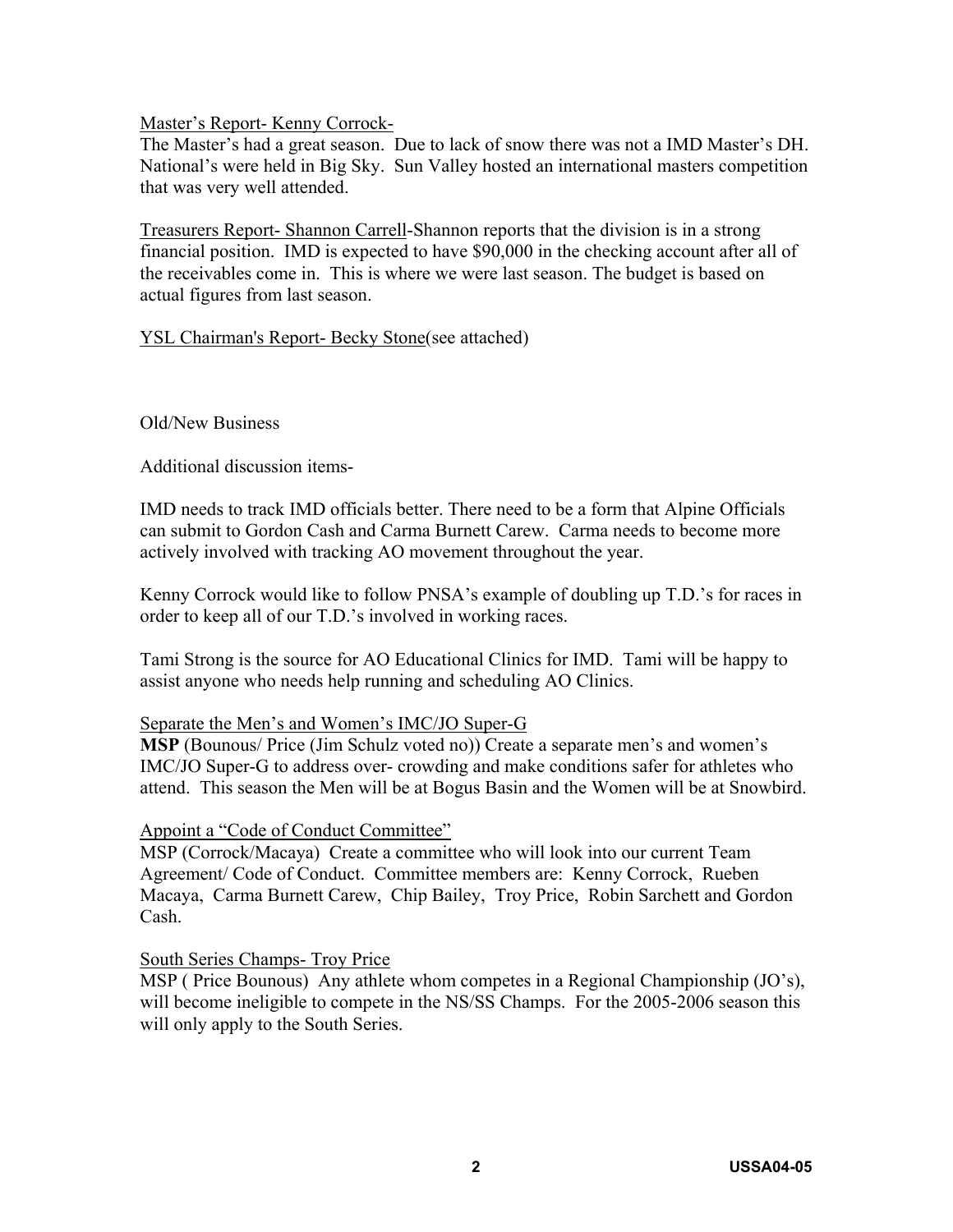#### North and South Super-G's

**MSP** ( Price/ Hicks) the North Series and the South Series Super-G's will no longer have point restrictions.

#### North and South Series Races

**MSP** ( Price/Bounous) The point restrictions for North and South Series races will be reduced to 200 points. They were 250 points.

#### Hero Gates/ Stubbies

**MSP** (Corrock/ Macaya) Implement the use of "Hero Gates" in an unscored slalom race in the North and in the South. This is on a trial basis for the 2005/2006 season.

Approval of the Calendar **MSP** (Carrell/ Price)

#### IMD Championship Quotas

**MSP** ( Price/ Brown) Change the quotas for the IMD J4-5 Champs to reflect the population of the J4's and 5's in each region rather than the # of (athletes whom scored World Cup points) in the North and South Series Races.

#### YSL Bibs

#### **MSP** (Stone/ Carrell)

Buy YSL bibs by increasing the head tax South YSL races by \$1.00. IMD will subsidize up to \$2000. All programs have the right to refuse the bibs. Becky Stone will head up this project.

#### Video Control Program

**MSP** (Corrock/ Price) Use the Eric Hayes race to establish a video control program. A re-evaluation process will take place after the race. There was much discussion on letting kids know there will be possible sanctions for kids who continue down the course.

#### IMD Projects

**MSP** (Brickson/ Galusha) All project for IMD quota trips will have teams arranging their own housing and transportation unless mandated by USSA.

#### New ACC Vice Chair

**MSP** ( Brown/ Price) Jim Schulz is the new ACC vice Chair.

#### Approval of the Budget

MSP ( Carrell/ Corrock) Approve the budget with the amended changes for equipment and bibs.

New Business

#### Awards Nominating Committee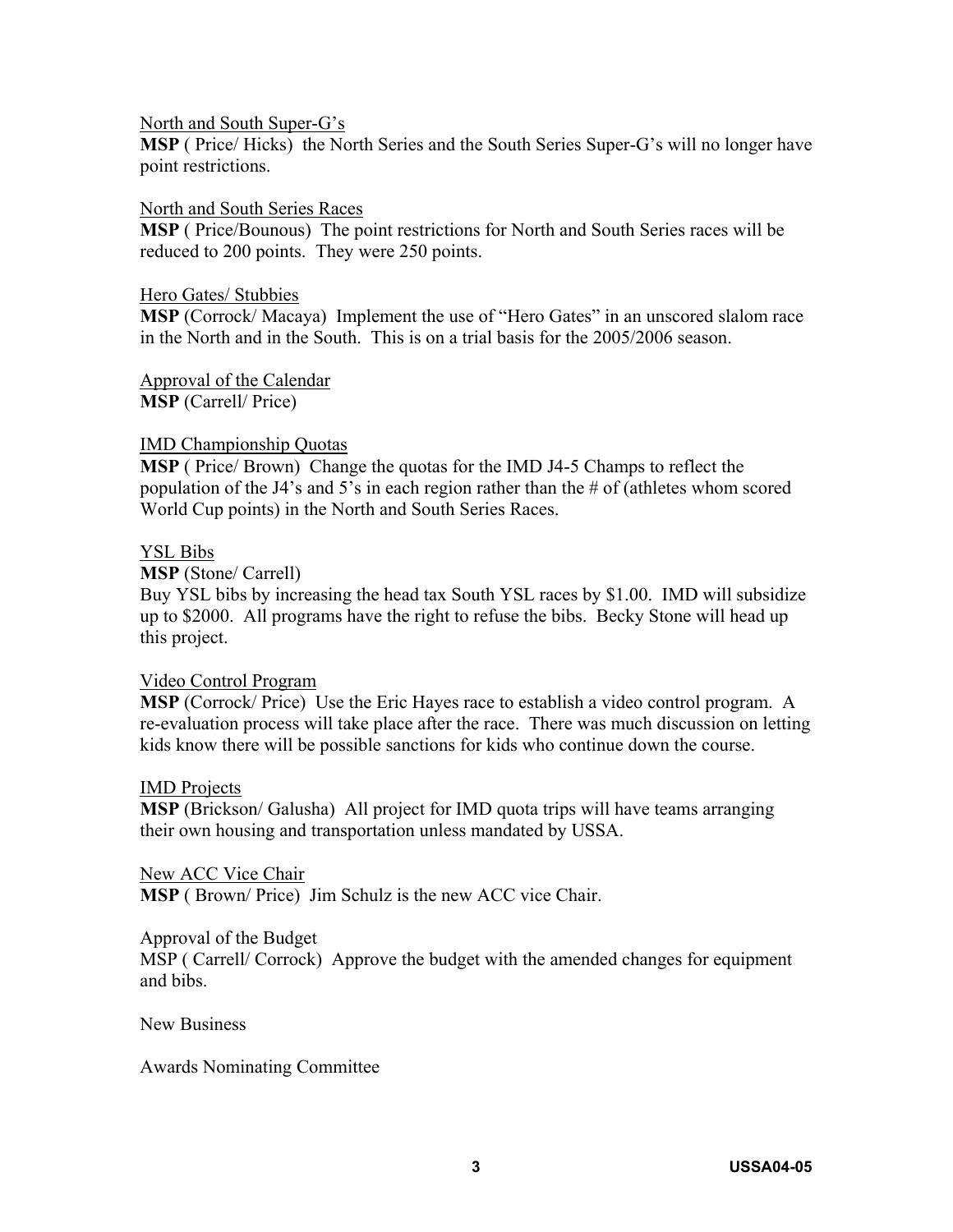An Awards Nominating Committee has been named. Committee members are: Rueben Macaya, Kenny Corrock, Carma Burnett Carew and Bill Hicks

Director's Quota

It is recommended that a form be established, with deadlines, to help facilitate selection of the Director's Quota. The Director and the ACC Chairman will evaluate requests.

T.D. Expenses Information on T.D. Expenses will go to the Finance Committee. Have clubs submit expense reports in the fall.

IMD Equipment Approved IMD Equipment expenses are: 15 B-nets 2 sets of 6 radios 50 Video Tapes 5 Firewires

ACC will Remain the Same

ACC members are: Jim Schulz, Steve Bounous, Todd Brickson, Rueben Macaya, Dave Galusha, Troy Price, Ken Corrock, Chuck Harris Appointed ACC members are: Bill Hicks, Gordon Cash and Becky Stone.

Elected Chairman: Kenny Corrock Elected Vice-Chairman: Jim Schulz

Next Meeting: May 20<sup>th</sup> hosted by the Bogus Basin Ski Racing Alliance in Jackpot, NV.

\*Minutes subject to ACC approval May 2006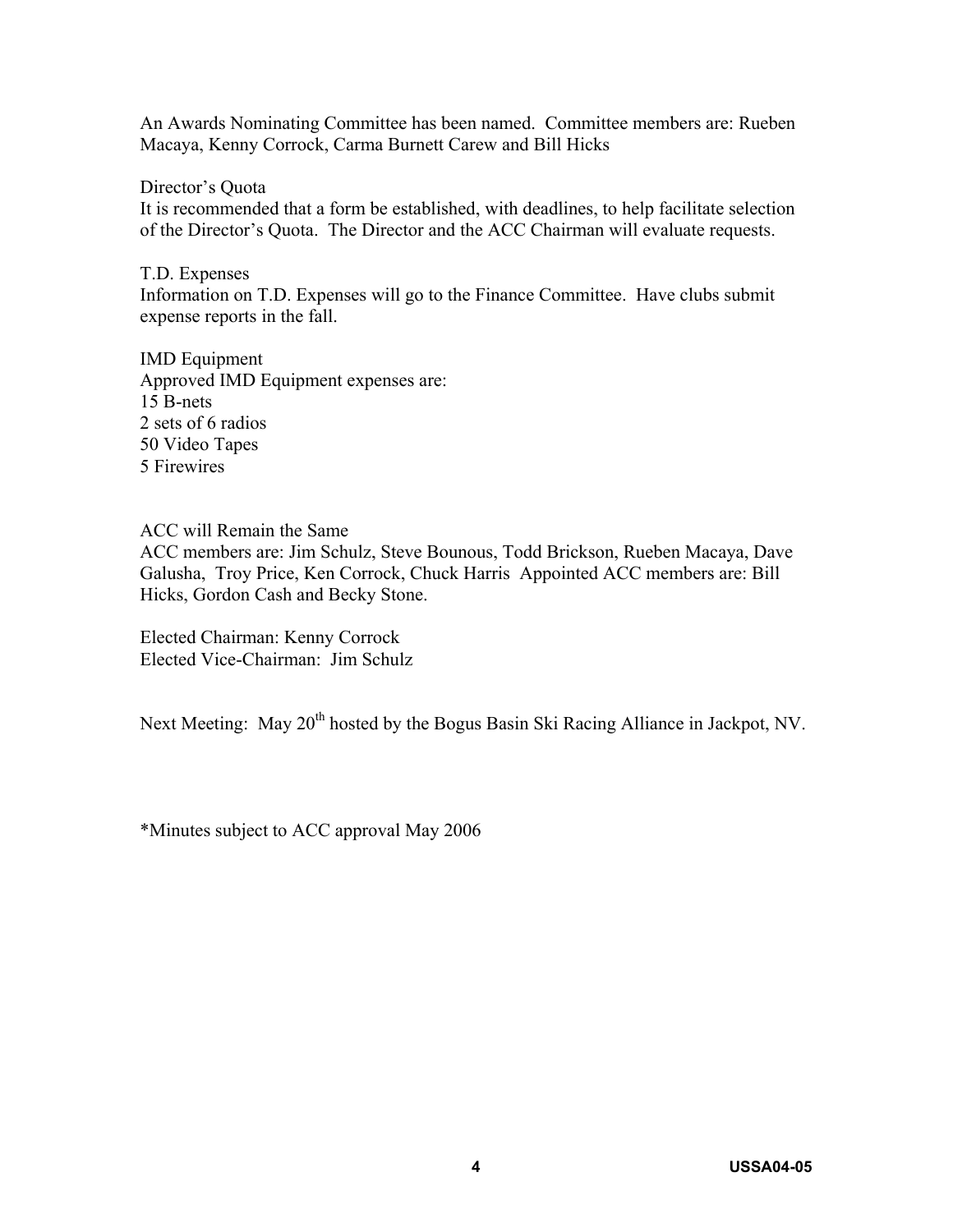#### IMD ACC CHAIRMANS REPORT- MAY 2005 KEN CORROCK

Congratulations to the Intermountain Alpine Athletes, Coaches, Parents and Clubs for an outstanding season. With all the talk of the Ski world being a flat, no growth industry, we as a division are not following that trend. Participation in Intermountain events is as strong as it has ever been.

Due to the lack of snow in the PNSA and to some extent, the over abundance of snow in the Far West, we ended up hosting most of the major Western Region FIS races including the J3 Olympics, Western Region Junior Championships and Western Region Tech Championships. I wish to thank Snowbird and Park City for picking up both of the Championship races on very short notice and staging outstanding events.

As we discussed last season, there was going to be a conflict between FIS J2 Olympic qualifying and our own divisional qualifying. This season went somewhat better than last. This was due to scheduling most of our qualifiers after the WR FIS races. Most of the kids who qualified for J2 Olympics raced in enough IMD qualifiers to be eligible for both events. With present USSA rules encouraging J2 athletes to choose one path or the other, we still saw good participation from all athletes in the division. We should continue to encourage this type of scheduling and participation.

And speaking of the J2 Nationals, the IMD followed last years' success sending 19 of the 40 athletes to the event from the Western region and scoring five medals. This year the West took the Regions Cup as well.

The Intermountain Open Series provided upper level USSA competition for J3's and older and filled its goal of good point opportunities. The Eric Hayes was run on Pay Day for a great early season point race. Conditions were good enough for the later racers to score. The North staged the Soldier Open during the mid season. With the help of a couple of our "senior" racers, we were able to generate a sub 40 point GS. The Snow Cup/ Last Chance, though run during the US Nationals, still provided point opportunities for several kids. Probably the only issue with these events, except for the Soldier race, is management of the large field size.

Our Intermountain Cup J1,2 qualifiers were hampered by poor snow conditions. We staged all the technical events but, with our lack of snow in Soldier Mountain, we lost our Intermountain Cup Downhill's. Lack of snow at Bogus Basin moved the Bolinder Cup Super G's to Snowbird. Because of the lack of a downhill profile, we opened up discretionary spots for downhill. Of the three men and two women slots available, only one slot was used. The slots were available to those athletes who were clear threats to score a result in Downhill, thus only one was used. Discretionary slots, have been rarely used in our division. I hope that trend continues.

The J3 series was very successful. The Qualifying events were on great hills, and because of the manageable size of the technical fields, kids qualified from virtually any start position. Snowbird hosted the relocated J3 Olympics. They could not have picked a better year. With their very strong J3 team and the home court advantage, Snowbird picked up 7 of the 10 IMD medals at the event.

The J4, 5 North, South series events all were well attended. The Sun Valley Invitational had over 200 in the event. With the TRS draw system leveling out the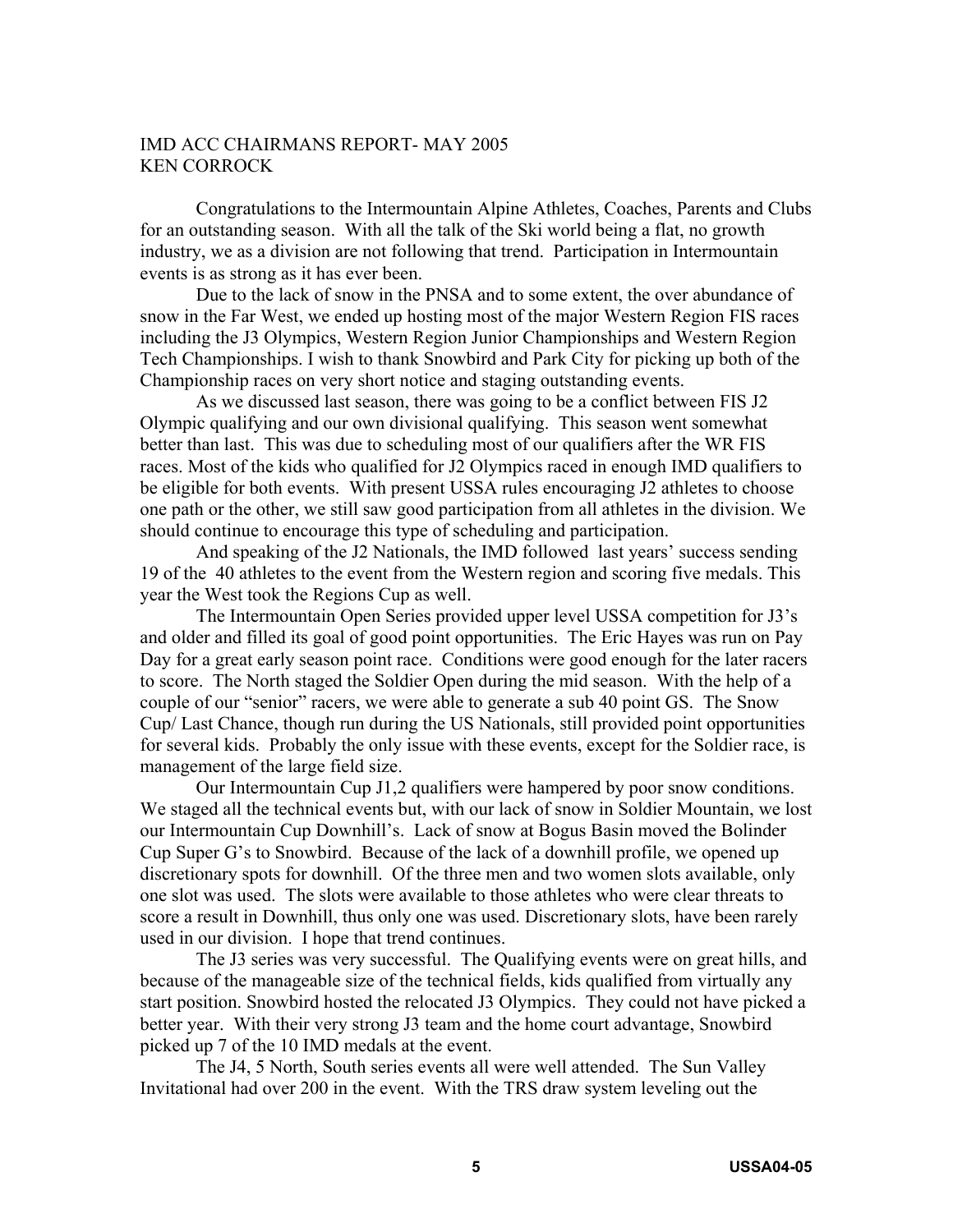playing field, and the lack of race points, the series continues to be fun, learning, low key experience for most of the participants. The travel issue in the north is still there. This brought out some complaints as there was an added event this year.

The numbers in the South YSL races are phenomenal. I would like to see the North come up with a YSL series. Within the areas of the North I think that YSL events could be very successful. With the lack of outside competition in Idaho (High School ski programs, etc.) there is no reason not to encourage participation in USSA events at the YSL entry level.

We had three coaches advisory meetings. These were well attended and received. I think that every one who attended appreciated all the input and comments. It gives the division a year long forum to inform and improve the product.

We had some disciplinary issues come up at the Western Jr. Championships, the Western Tech and the Spring Series at Mammoth. I would like to thank the Head Coaches, Pete Deiseroth and Karl Stingl for handling these incidents by the book. The Spring Series incident has been forwarded on to the USSA and their attorneys for further clarification. I only mention this as current rules and laws may force us to revisit our IMD rules for revision to be in line with USSA. After all of this is sorted out I think it would be a good idea for the division to write up a brief, but complete Head Coaches handbook for our IMD project Head Coaches.

As Dave Galusha stated last year, there is no basis for a North/ South IMD bias. I believe that there was none this year. We are lucky in that the only split in our division occurs at the J4 and younger level, and that the whole division, except McCall is within a 6 hour drive. We are a mixed group of clubs from J5 club programs all the way to academies. We should continue to work toward or goals of providing a good healthy ski racing environment with opportunity's for all levels of athletes to progress and, to enjoy the sport of alpine skiing.

I would like to thank Gordon Cash and Tammy Strong for their great work in their rookie year with our alpine officials program. Thanks to the Olympics and the World Cups at Park City, we have an abundance of officials to work our races. We also made an effort to bring on more coaches as Referee's and course setters. New blood is good.

Finally, I would like to thank Carma for an outstanding job as our IMD Director. She handled all of her responsibilities and jobs well. Her background in ski racing and running the BBSRA makes the job a great fit. It is a pleasure to work with someone who clearly is involved and interested in her job and our sport.

Submitted

Ken Corrock

Chairman IMD ACC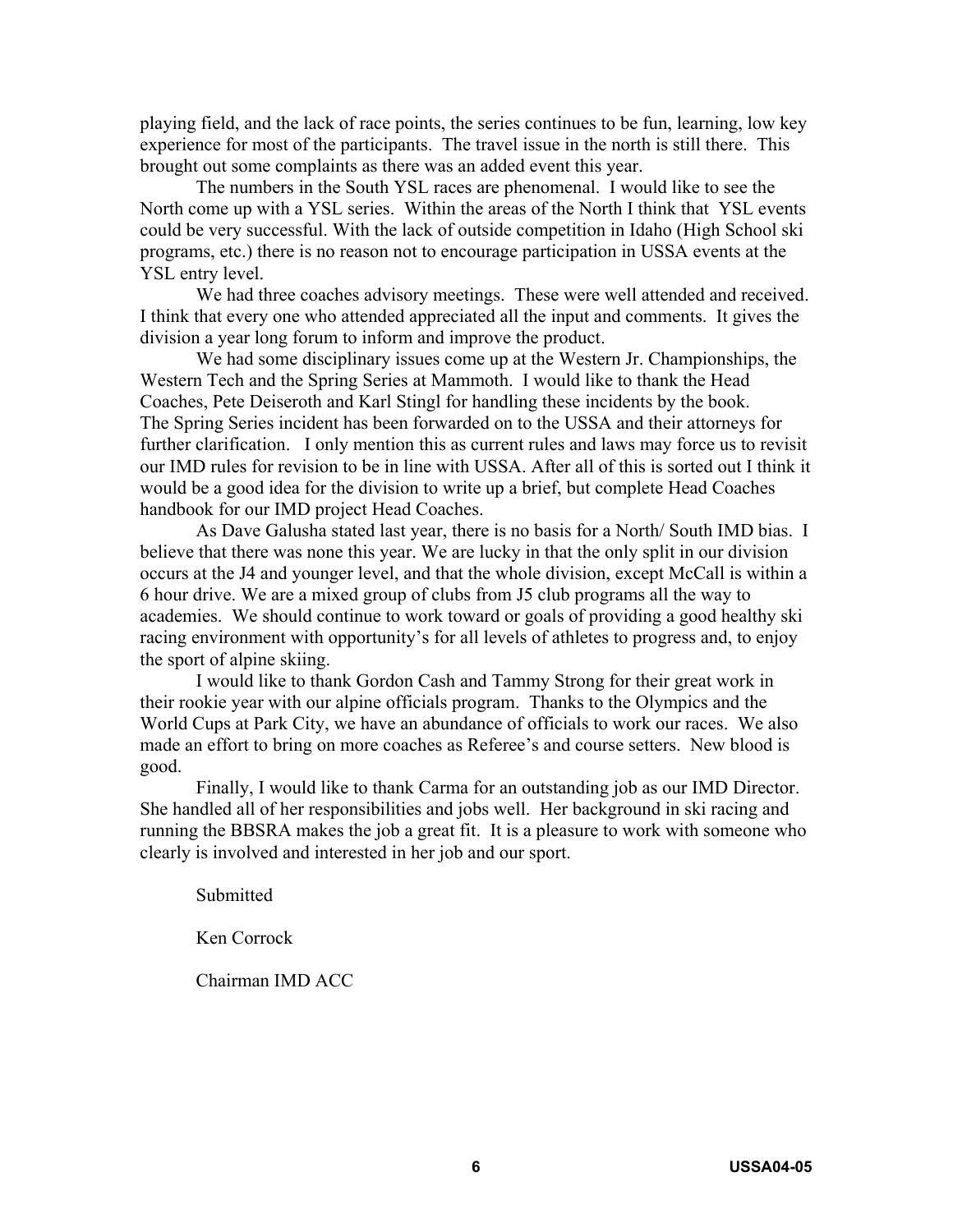# **2005 IMD ACC Meeting Carma's Report**

The 2004-2005 season was successful for the Intermountain Division. IMD picked up the slack by taking on many races that were rescheduled due to lack of snow in the Pacific Northwest. The coaches and administrators did a great job and the division is financially sound.

#### Membership

The Intermountain Division is in very good shape overall. IMD licenses were up from 1,080 in the 2003-2004 season to 1,232 in 2004-2005. We had 15 IMD clubs in 2003- 2004 and this year we grew to 20. The overall attitude of the clubs has been positive and we have high participation levels.

#### Selection Procedures

The new selection procedure was well received for the JIII Olympics, FIS Finals and Western Region Junior Championships. The concept of a combined total World Cup Points worked very well, and in my opinion, should continue.

#### Divsional Head Coach Incentive

The Divisional Head Coach Incentive was great. It was easy to get coaches to volunteer for those positions knowing they could pass those savings on to their athletes. The Head Coaches did an outstanding job as well this season. According to the feedback I received, the cooperation on the hill was great and they were very detailed in their administrative reports back to me. On the "cooperative" trips, the Head Coach Rotation simplified things on the hill. If there were clubs who had not yet filled their obligation by the end of the season, they knew who they were and nominated a coach. Overall, it was a smooth season.

#### Tutor Program

The Tutor Program went fairly well for the first year. The tutor was very motivated, although she was overwhelmed with the number of athletes and the sub-standard study room. Next season we should consider two tutors and make sure there is adequate space for several study halls. Also, we should provide tutors for the WR DH Series once again. If the Tutor Program is successful next season, we should consider using tutors on more trips.

#### IMD Clubs

Thank you to the Snowbird Ski Education Foundation, the Park City Ski Education Foundation and the Jackson Hole Ski Club for hosting the JIII Olympics, WR Junior Championships and the FIS Finals. It was fantastic that IMD athletes got to race in their own division. This helped with costs to the athletes and the division.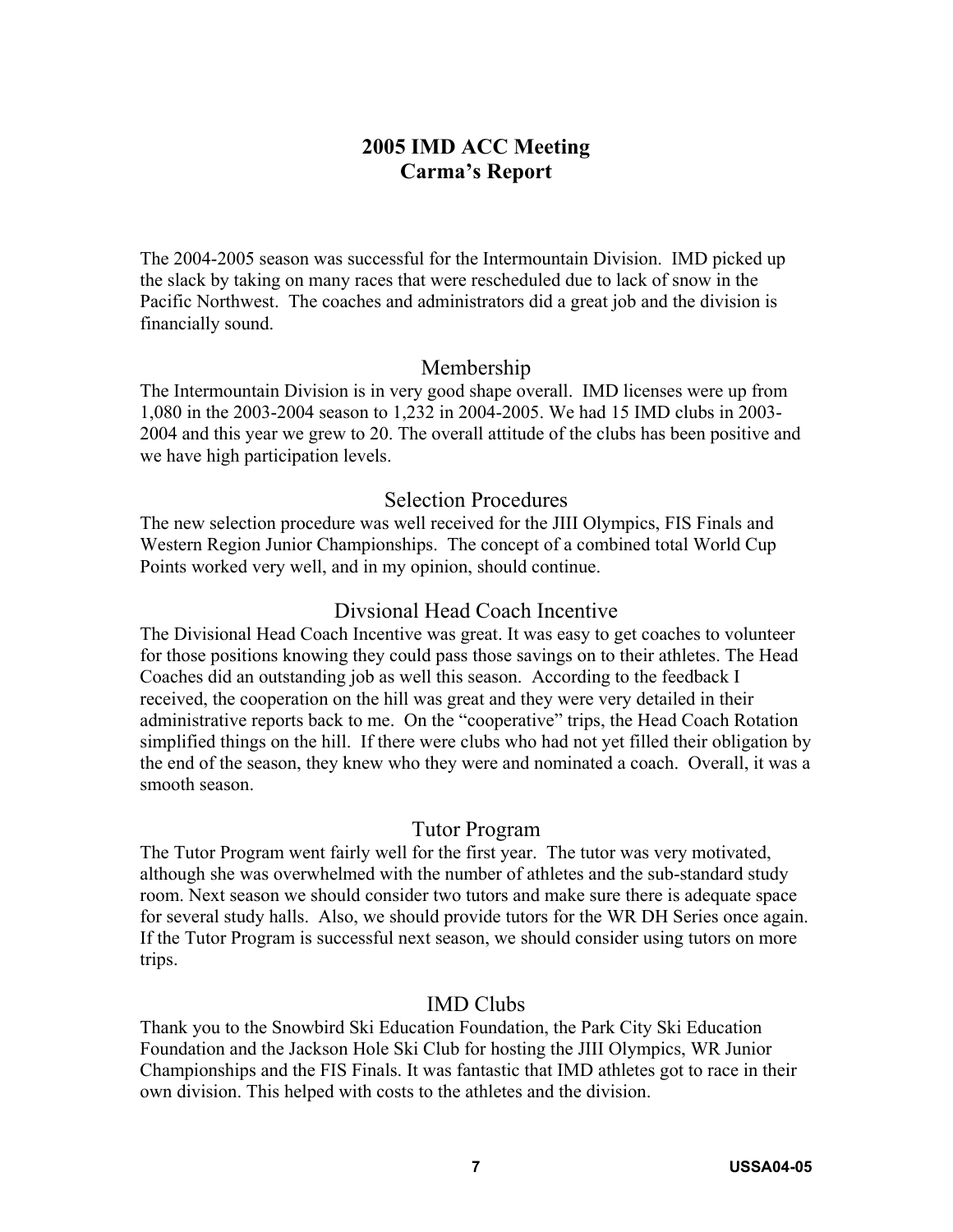#### Disciplinary Issues

The only problems this year were infractions against our Team Agreement. There were 3 instances, with 2 of them handled according to the IMD Disciplinary Policy. The third instance is still pending with USSA. This situation has initiated many discussions at the divisional level and above. The coaches handled these infractions very well. There will be more discussion regarding standardizing "Codes of Conducts" between divisions. Currently, the IMD Team Agreement is being examined by USSA. We will receive feedback from them in the future.

#### IMD Web Sponsors

A big "thanks" goes to The Yarrow Hotel in Park City and the Snow King Resort for Sponsoring the IMD website. We appreciate their sponsorship and will be looking for additional sponsors for next season.

#### Finally…

I would like to thank everyone for making this season a success. The administrators, coaches, race organizers, volunteers and last but not least…the athletes made things run smoothly. Kenny Corrock did an outstanding job as the new IMD ACC Chairman. He is knowledgeable in IMD policies and procedures and has a lot of enthusiasm for his new position. Thank you all.

#### **MICHAEL HAMMER**

memorandum

Date: May 16, 2005 Re: USSA Spring Congress-May J 1-15, 2005

The USSA Alpine Rules and Technical Subcommittee is chaired by Bruce Crane and reports through several Subcommittee Working Groups, including Classification, Courses, Timing, and Alpine Officials, which includes in turn, Education, USSA TDs, FIS TDs, Courses, and Timing. My report is on the Working Group and Subcommittee sessions that I attended. Separate reports may be expected on AD Education, US SA TDs, FIS TDs, and Courses. Minutes and reports from the 2005 Congress will be posted on the USSA website in due course.

 A. At the base of many discussions was the integrity of the USSA point lists. A number of action items related to this concern, directly or indirectly:

1. Approved minimum penalties and vertical drop requirements for USSA races. 05 results won't be rescored. 2004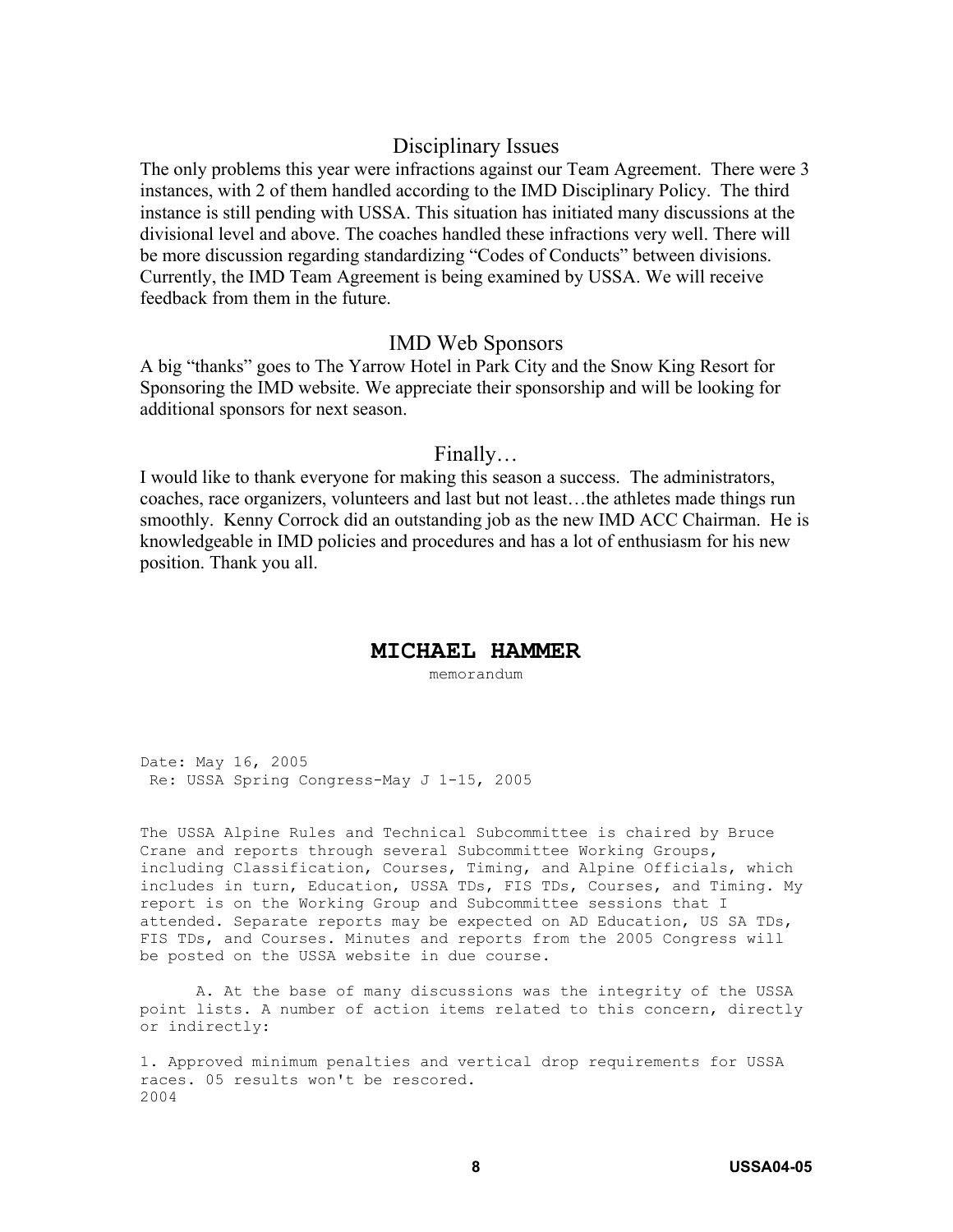- a. Minimum penalty all USSA races: 25.00. This approximates the 50th ranked male racer in GS and SL; one single penalty for all disciplines and both genders. [Someone noted this is effectively a category adder of3 points.]
- b. USSA minimum vertical drop requirements: No change.
- c. Minimum penalty USSA races if minimum vertical drop not met: 50.00 [Could be adjusted by Commissioner if needed following USSA zeroing.]
- d. Minimum time requirement if minimum vertical drop not met: No change.
- e. Additional penalties if minimum time requirement not met: No change.

2. Calendaring of scored races: maximum two/day DR or SG and one/day GS or SL, peer gender. Also, USSA rule 1.2.2.1.1 clarified: competitor may not enter more than one competition calendared by more than one ROC on the same date.

3. A process for exceptions or variances of#1 and #2 is spelled out. Preservation of the integrity of the athletic program will be the principle consideration in granting exceptions.

4. The Golden Rose, a PNSA Classic the last weekend in May, was the subject of much discussion. For several years, the sanctioning agreement for the race calls for the race to be scored to the 2nd list in the following season, rather than in the competition year in which the race was calendared. The Alpine Sports Committee left the situation unchanged but asked USSA Staff to prepare a special pre-season point list for PNSA athletes incorporating the results of the Golden Rose. This for various PNSA pre-season quota, lift privileges, etc. The Golden Rose is held outside the competition year. Concerns were expressed over taking any action that would lead to extending the competition season, particularly for younger athletes. Also need to consider what might happen when the USSA calendar is aligned with the earlier FIS calendar, noted below.

B. Other matters of interest, in no particular order:

1. FIS rules require purging results of first year FIS racers for starts in excess of the 25start maximum. Likewise, USSA Staff asked to purge the USSA points attributable to such excess starts, without going to the Sports Connnittee.

2. Vertical drop as verified by the TD must be included in the transmitted data and scoring will be held pending verification.

3. Organizers encouraged to homologate all trails used for USSA scored OS and SL races. Already required for USSA DB and SG and for all FIS.

4. TD Candidate nomination forms and TD evaluation forms seem to be working well. Note: No IMD AOs, including TDs, were recommended for upgraded certification.

5. A suggestion that IDs for speed events have a "speed certification" was referred to USSA counsel.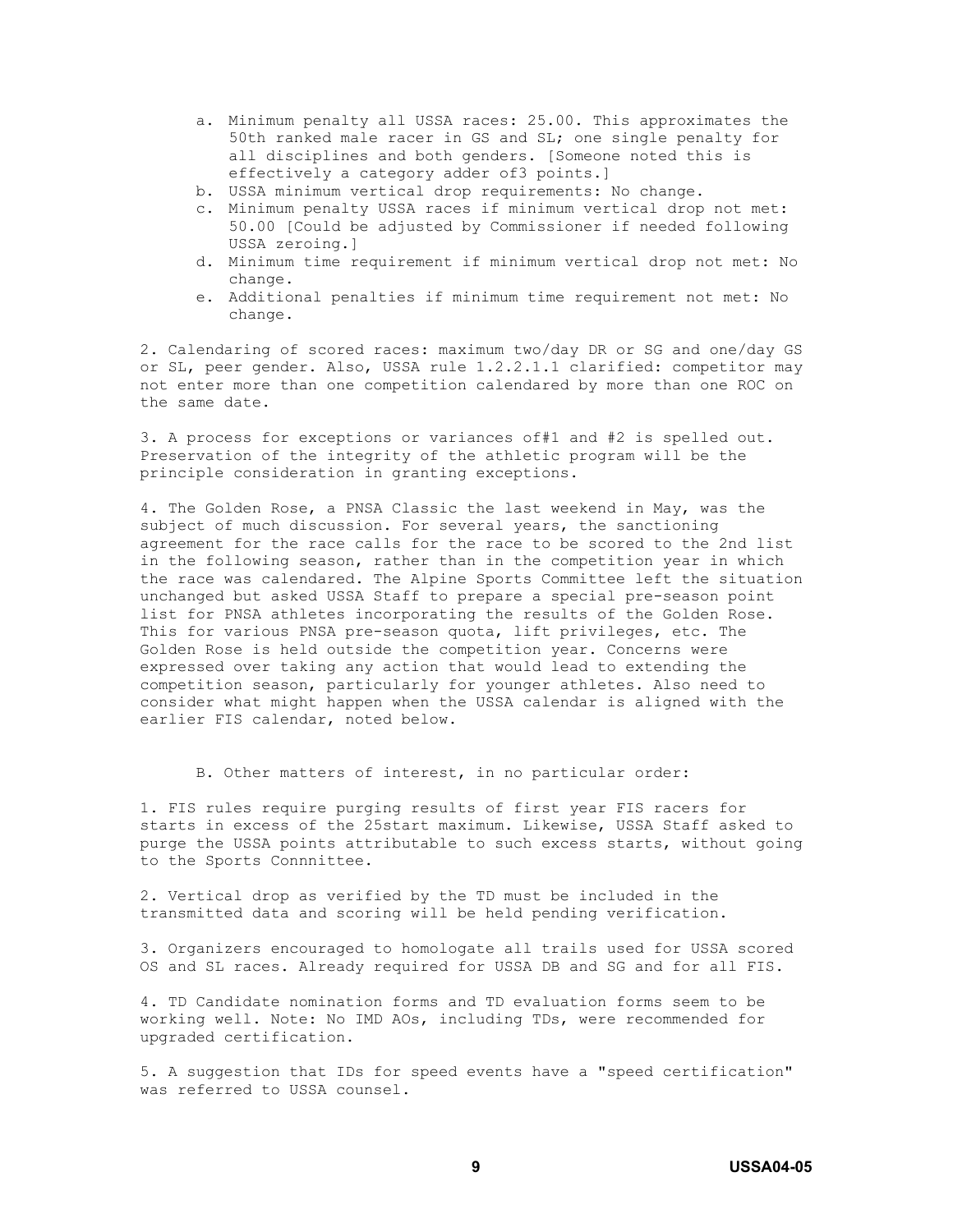6. Expressed need for certified referees to have commensurate AO certification. Details and coaches education curriculum to be worked out. For example, certified Level 100 coaches should be certified Level l Competition Official (CO), as suggested by Jesse Hoot) or certified Level l Referee (RF), as suggested by the Alpine Officials working groups.

7. Accident forms are working satisfactorily. Noted that the language on these forms comes from insurance companies. The "simple" f01111 merely triggers access to USSA secondary insurance for the athlete to follow-up or not as the athlete (or parents) choose. Experience suggests that questions that are difficult to answer need not be answered.

8. No reports of problems with equipment rules or protest protocol. exceptions for younger, small children. Declined to consider

9. Jury Advisor category seems to be working well.

10. The Rules and Tech Subcommittee urged working to "one" rulebook, based on FIS ICRs and recommended an action item to eliminate the ACR from the Comp Guide and to replace the ACR with the ICR, with USSA exceptions to ICRs noted. The Timing Working Group is already examining and clarifying the USSA exceptions to the FIS timing rules, especially the exceptions for non-scored races. Following that, Timing WG intends to reconsider or evaluate the appropriateness of the exceptions to the FIS timing rules. The Alpine Sports Committee deferred this matter to USSA Staff for consideration and implementation ASAP.

11. Subcommittee recommended a protocol to be developed for video control of SL. One suggestion: three cameras on the course operated by coaches. Paul VanSlyke from East is heading the task force.

12. At the urging of the East, which has 50% of the 7,000 AOs nationwide, the Subcommittee asked the USSA (1) for a paid official (could be part time) dedicated to AOs and (2) to process the reported AO information for both scored and non-scored races. Also, the Subcommittee recommended access to the on-line AO history viewer for certification purposes. These changes underscore the need to attract and keep AO's -volunteers - to provide any and all tools to recognize and reward the efforts of these volunteers. The Alpine Sports Committee referred the subcommittee's recommendation to a Task Force with instructions to report to the Executive Committee at its Fall 2005 meeting. The Task Force is to consider the budget implications.

13. Some FlS rule changes were topics of discussion:

a. "Flip-30" is to be the standard and "Flip-IS" the exception. USSA adopts this rule as well. Exceptions, e.g. for children's races, are to be made at the coaches meetings. b. Maximum distance between gates in SL: 13 meters [previously 15 meters previously], measured from turning pole to turning pole. Gate count based on direction changes only. c. FIS calendar year becomes May 1 - April 30, beginning with 2006-2007. USSA will follow suit. Renewal notices to come in March/April although payment without penalty accepted by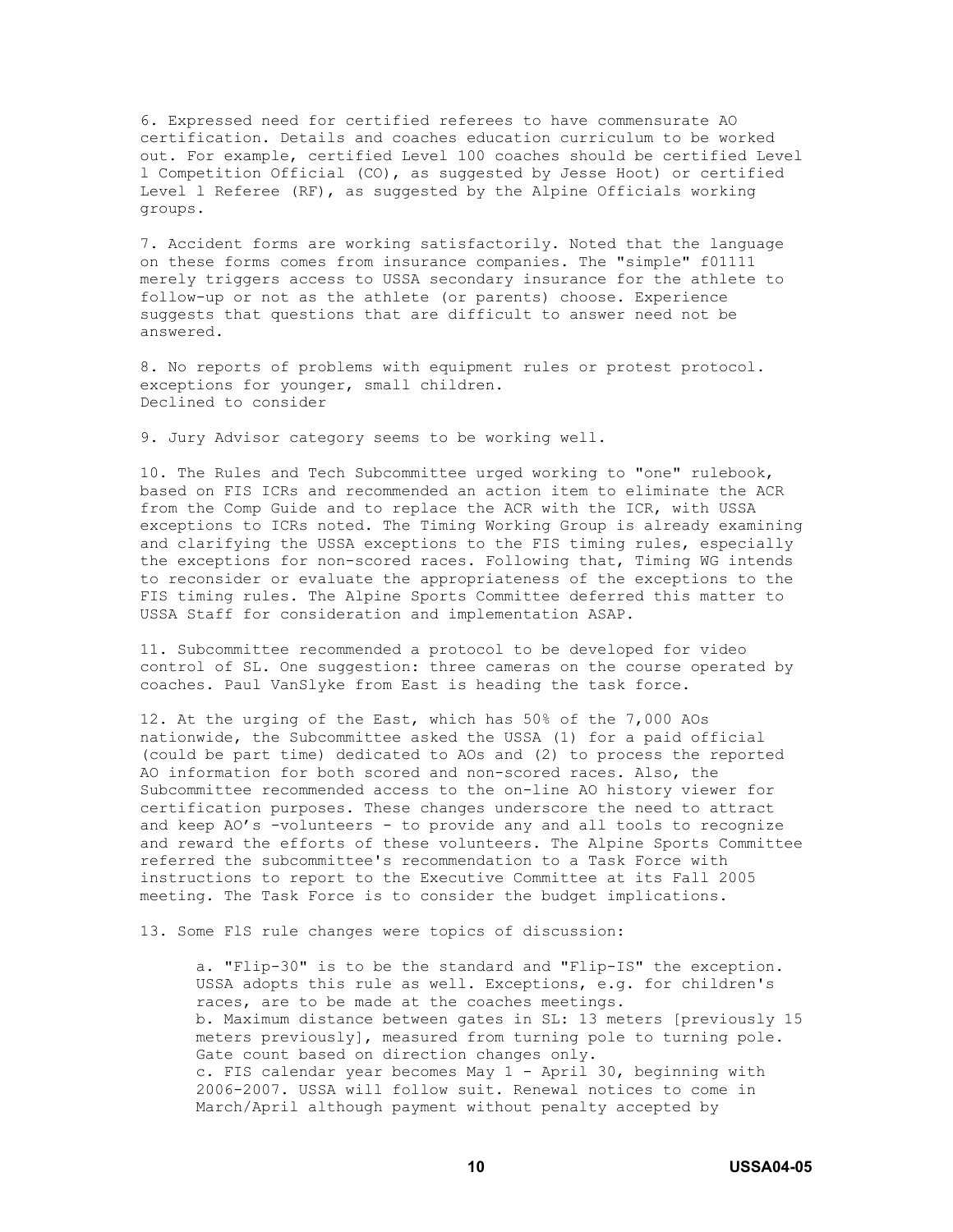September 1 st. Initial FIS inscription moved into back into summer and could affect quotas for top 350- or 500-ranked athletes. First point list will be July 1.

14. The Courses Working Group had a very interesting conversation with Tom Johnston on safety considerations. Tom and the WG urged greater protection for GS courses. Multiple rows of B-Nets favored. Good idea to "front" A-Nets with B-Nets. Urged replacing A-Nets with a B-Net system wherever possible, widening the track where possible.

15. Timing working group:

a. Exceptions found on timing reports largely concern syncronization: to time of day, between A and B clocks and hand timing.

b. Exceptions to USSA homologation of timing equipment are OK for the coming year. Exceptions remain valid for one year and can be renewed.

c. Some discussions of "wireless": under PIS, "wireless" means "w/o cables" and may not be the same as what we think conventionally is "wireless

d. Some discussion of Real Time and the ability to stream results from uphill finish areas to remote sites; c.g. Base Lodge TV screens or monitors.

C. Other matters of interest to me outside Rules and Tech:

I. Peter Dodge made an interesting and challenging presentation to Dave Galusha's Alpine Education/Development Subcommittee regarding PO and College Athletes, arguing for a "clear path" to the USST that could include collegiate racers.

2. Good discussions particularly out of the Western Region about expanding the J2 age group one year so all high school-aged athletes compete as a single class of juniors. The discussion considered the relationships between the J2 Nationals, the "Junior Nationals", which are a sub-set of the US Nationals, and the regional championships.

3. FIS course homologation exceptions will not be reconsidered or renewed. courses will become ENL. Those

4. Head PIS TD, Tom Winters, urged all to look at the medical bulletin on the FIS web site, particularly the information on concussions.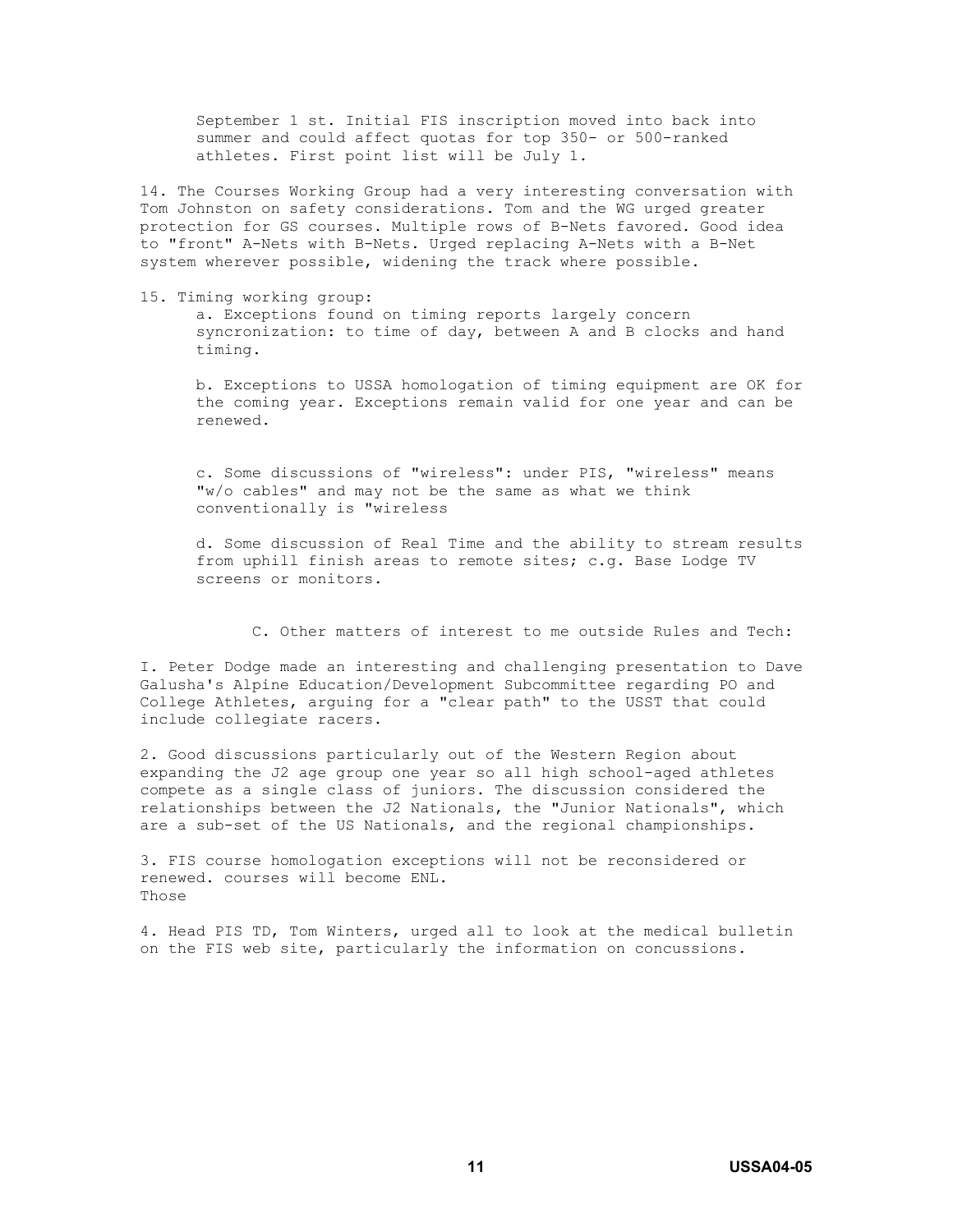## **USSA Congress 2005**

## **USSA Alpine Technical Delegates Working Group**

#### May 12, 2005 Park City, Utah

This is my report of the above meeting. When the minutes of the meeting are issued, they undoubtedly will be somewhat different. Bob Calderwood chaired the meeting. All members were present except Randy Rogers who was represented by Ingrid Simonson.

A problem has been reported concerning the use of Referees at low-level races. At all races, the Referee shall be trained and certified. If the Referee does not meet these requirements, the jury could be "not" qualified as a jury and subject to a legal action.

It has been suggested that Divisions with many Technical Delegates should consider assigning two Technical Delegates to a race weekend. One would be assigned with expenses paid and the other would be without expenses. The one with expenses would be the primary T. D. and the other would be his assistant. One could do the men's courses and the other the women's courses. Or the workload could be split as agreeable to the T. D.'s. Also, it is highly recommended that all T. D.'s complete the expense form regardless of whether they accept payment or donate all or some of it back to the organizer.

For entry-level technical delegates, there are the USSA TD Candidate Nomination Form and USSA TD Candidate Performance Evaluation Form. I believe the forms are overkill. However, each Division may or may not choose to use the forms or may choose to modify the forms.

The USSA Technical Delegate Report - Alpine form has been modified. The modified form requires that the vertical drop of the course be reported in meters. It also requires a statement as to how this vertical drop was determined. This form must be used for reporting in the future. An altimeter is best for determining the vertical drop. The use of Global Positioning Systems (GPS) and topographical maps are less accurate. If the course is near a lift, the surveyed lift profile could be used.

The person within each division that makes the technical delegate assignments, usually the division Alpine Officials Chairman, should insure that properly qualified technical delegates are assigned to races. This is especially true in speed events and for championship events.

Dr. Robert Calderwood was re-elected as Chairman of the Alpine Technical Delegates Working Group.

In executive session, IMD had no nominations for Level 3, 4, or 5 Technical Delegates. However, several Divisions had many nominations. One Division had two nominations for demotion from Level 3 to Level 2. In the IMD, the usual procedure for nomination to an advanced level is to submit a resume to the Alpine Officials Chairman. He then forwards the nominations for technical delegates to me and I submit them to this committee for approval.

Evert Uldrich Working Group Member representing the Intermountain Division 208 754-4437 or euldrich@ida.net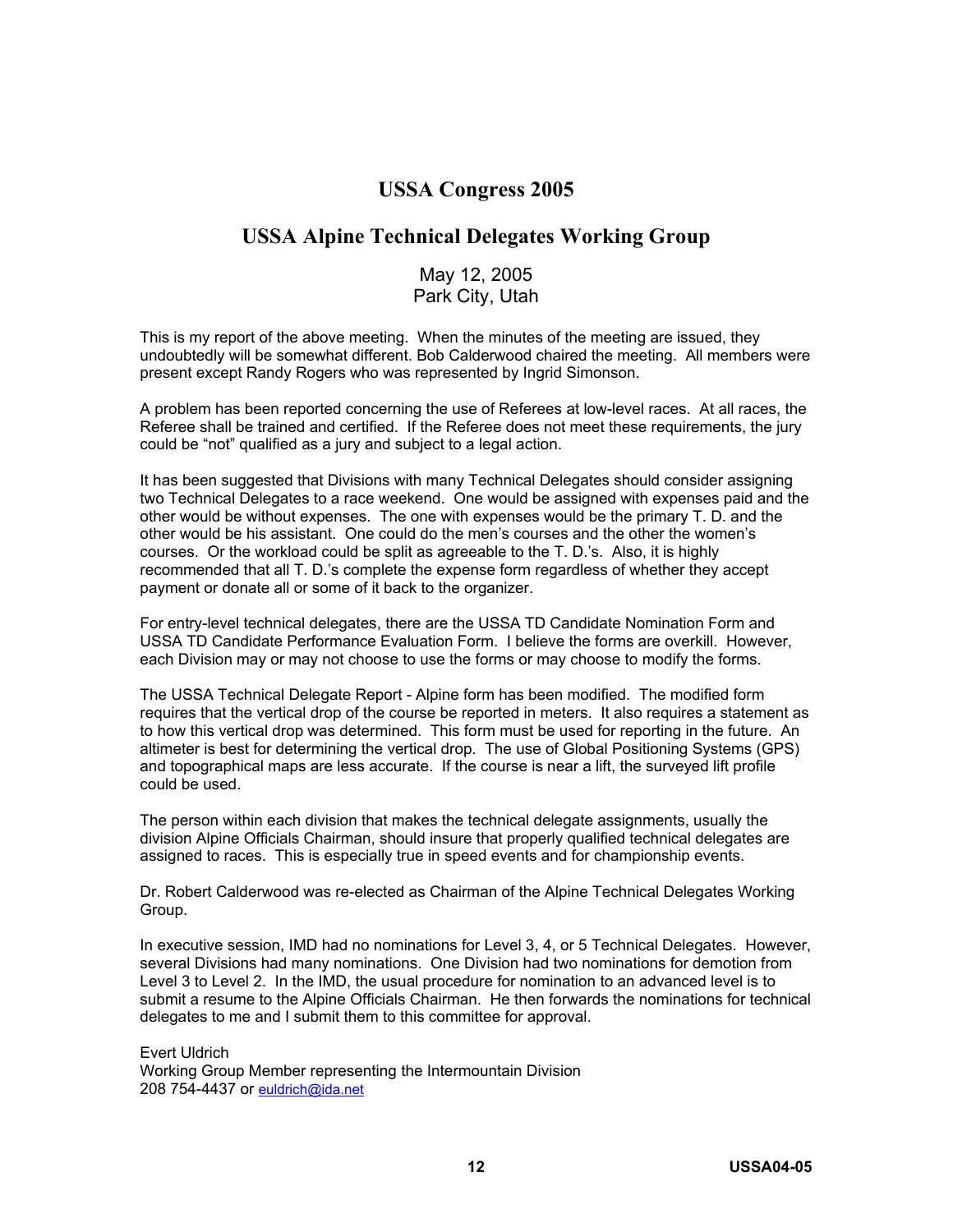## **USSA Congress 2005**

### **USSA Alpine Courses Working Group**

#### May 12, 2005 Park City, Utah

This is my report of the above meeting. When the minutes of the meeting are issued, they undoubtedly will be somewhat different. Ted Sutton Chaired the meeting.

A discussion, lead by Tom Johnston, was again held on Safety Fencing. Basically you need to have enough fencing. It was repeated again, that appropriate spacing between rows of fencing is extremely important. Lower level races are been conducted with inferior safety protection, especially giant slalom races. The safety fencing needs to be installed in well packed (consolidated) snow, not loose snow.

In another discussion, it was again stated that all new and re-inspection homologation reports shall include a "new" protection plan stating the minimum protection required. These protection plans need to be improved!! Especially the protection plans for giant slalom. A new photograph, showing actual conditions, may be necessary.

Course setters need to help with safety by setting courses of appropriate speed.

Here is a summary of the IMD courses that were approved last year and the ones that are due for re-inspection.

#### **Approved in 2004:**

| U305/012/04 | Soldier Mountain                            | Snow King            | SG. |
|-------------|---------------------------------------------|----------------------|-----|
| U306/012/04 | Soldier Mountain                            | Snow King            | DH  |
| U292/010/04 | Park City                                   | Payday               | SG  |
| 7565/010/04 | Park City                                   | C.B.'s Run           | GS. |
| 7566/010/04 | Park City                                   | C.B.'s Run           | SL. |
| 7564/010/04 | Park City                                   | Picabo's             | SL  |
| 7727/001/05 | Snowbird                                    | Mineral Basin        | GS. |
| 7726/001/05 | Snowbird                                    | <b>Mineral Basin</b> | SG  |
| 7568/010/04 | Jackson Hole/Snow King Grizzly/Old Man Flat |                      | DH. |
| 7567/010/04 | Jackson Hole/Snow King Grizzly/Old Man Flat |                      | SG. |

#### **Expiring Homologations for 2005:**

| 5790/300/00 | Bogus Basin      | Paradise SG  | SG  |
|-------------|------------------|--------------|-----|
| U231/10/00  | Soldier Mountain | Run/Buckaroo | DH. |
| U232/10/00  | Soldier Mountain | Run/Buckaroo | SG. |

Bob Carter is scheduled to do the Bogus Basin re-inspection. If he isn't available, then I will do the re-inspection. The Soldier Mountain SG and DH courses will be re-inspected for Entry Level FIS Certifications. In addition Soldier Mountain will be inspected for a FIS SL and GS. Bruce Crane will do the inspections, hopefully assisted by me.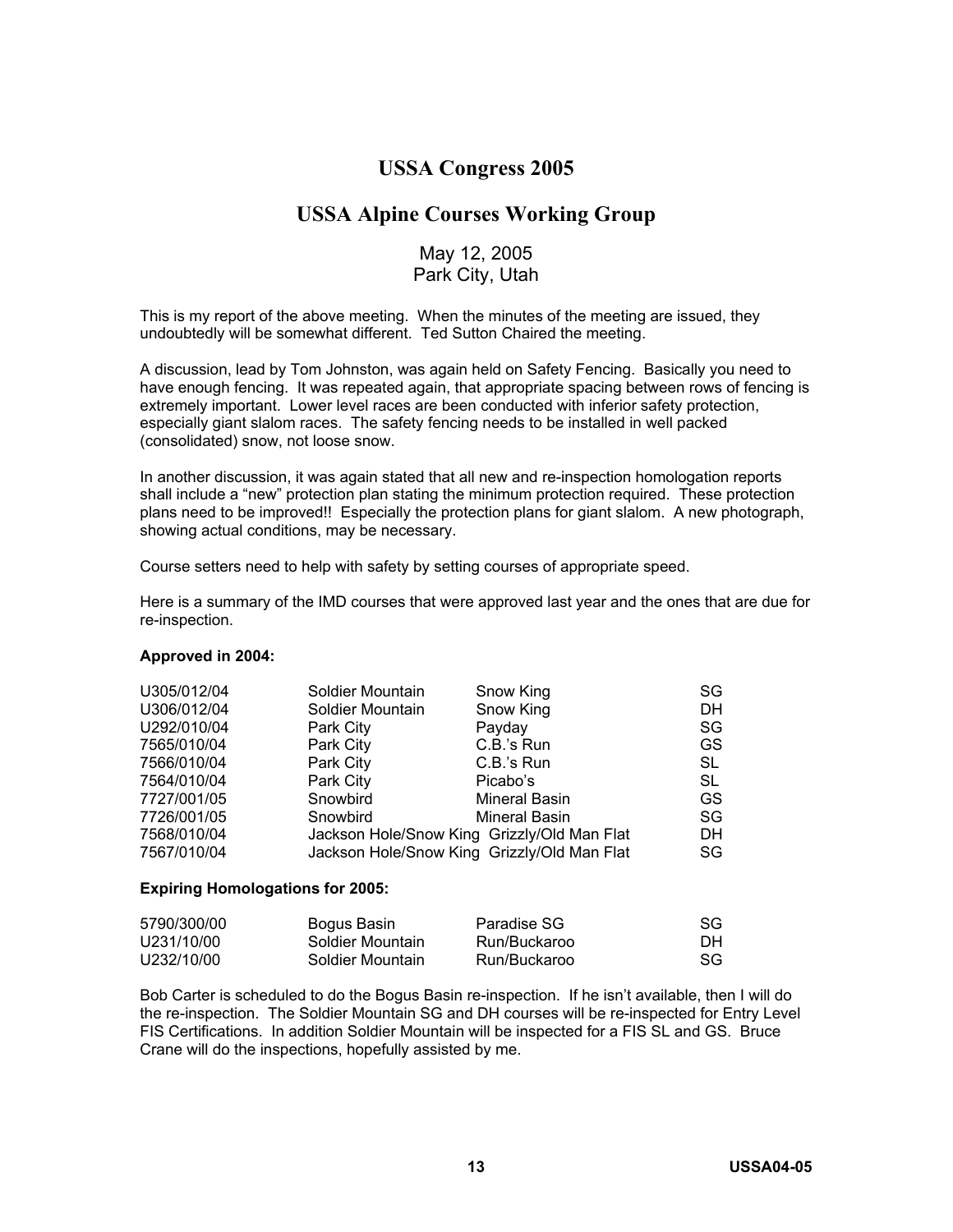#### **Expiring Homologations for 2006:**

| 6411/321/01 | Sun Valley                                  | Warm Springs/Greyhawk                         | SG.       |
|-------------|---------------------------------------------|-----------------------------------------------|-----------|
| 6406/316/01 | Sun Valley                                  | Hemingway/Cozy/Greyhawk                       | SG        |
| 6507/417/01 | Sun Valley                                  | Warm Springs                                  | SG.       |
| 4638/149/96 | Deer Valley                                 | Roamer/Big Stick                              | SL        |
| U255/02/01  | Grand Targhee Ski R. Sitting Bull Ridge     |                                               | DH        |
| U256/02/01  | Grand Targhee Ski R. Sitting Bull Ridge     |                                               | SG.       |
| U257/11/01  | Jackson Hole/Snow King Grizzly/Old Man Flat |                                               | <b>DH</b> |
| 6405/315/01 |                                             | Jackson Hole/Teton Village Moran/Lower Werner | <b>DH</b> |
| 6404/315/01 |                                             | Jackson Hole/Teton Village Moran/Lower Werner | SG.       |

If there appear to be any discrepancies in the above listing, please contact either Bruce Crane, Ted Sutton, or myself. Also, should there be a need for a new inspection, please contact either Bruce Crane, Ted Sutton or myself.

A listing of approved courses is on the USSA web site. The path is Alpine, Legal, Alpine Officials Resources, Homologation. Good luck!!

Evert Uldrich Working Group Member representing the Intermountain Division 208 754-4437 or euldrich@ida.net

# YSL Chairman Report Intermountain Division May 21, 2005

This has been my first year as the YSL Committee chairman, and it has been a busy one! The teams have continued to work together, making the YSL series better then ever. The committee has decided to add to or change some of the rules in the YSL section of the IMD handbook. These approved changes are outlined in our meeting notes from our Spring meeting in March, attached.

Please review the following attached documents: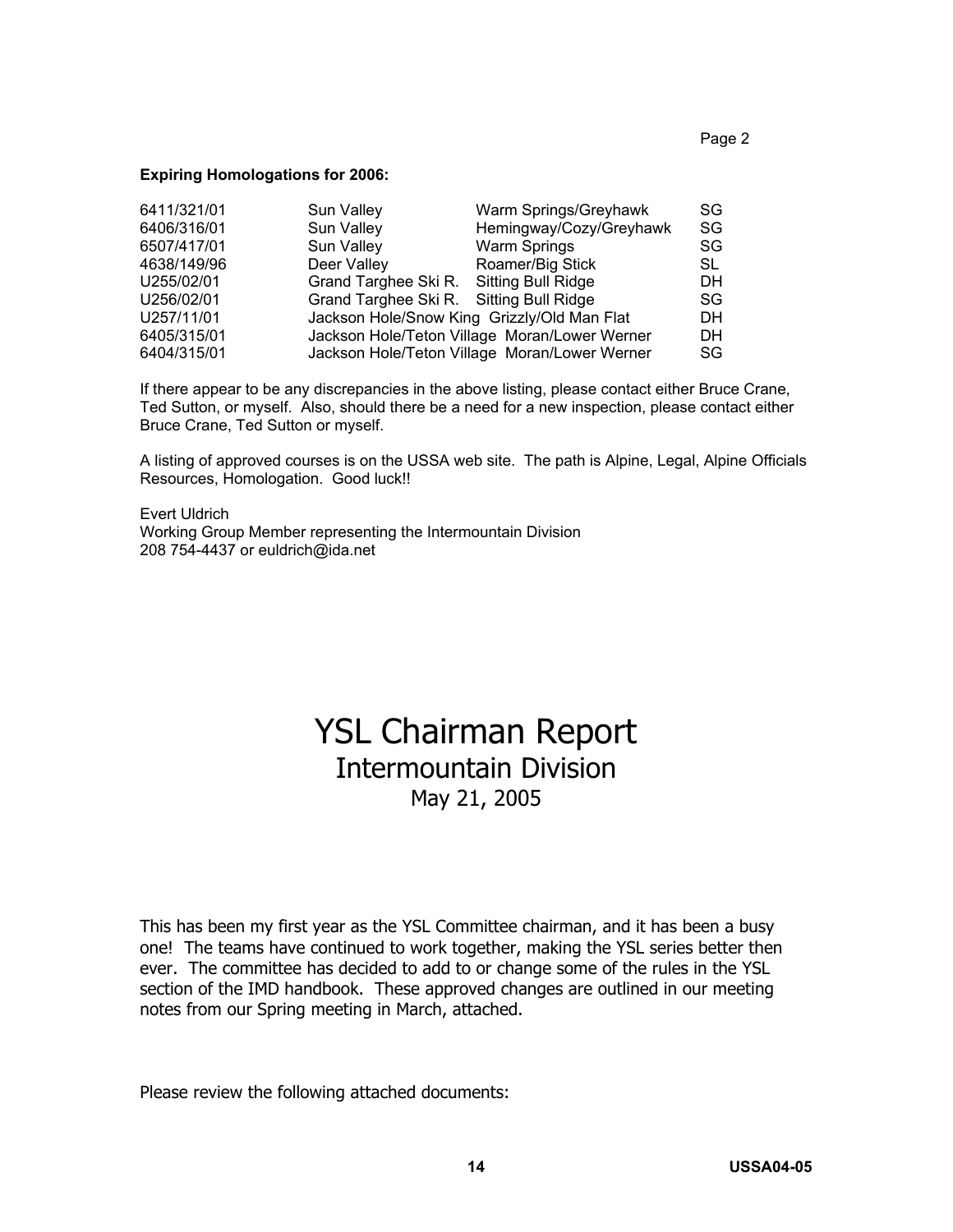- 1. Roster of current YSL committee members.
- 2. Agenda form the YSL committee meeting held March 18th, 2005 in Brianhead.
	- Including a proposed schedule for 2005-2006.
	- Including approved rule changes for the YSL section of the IMD handbook.

Becky Stone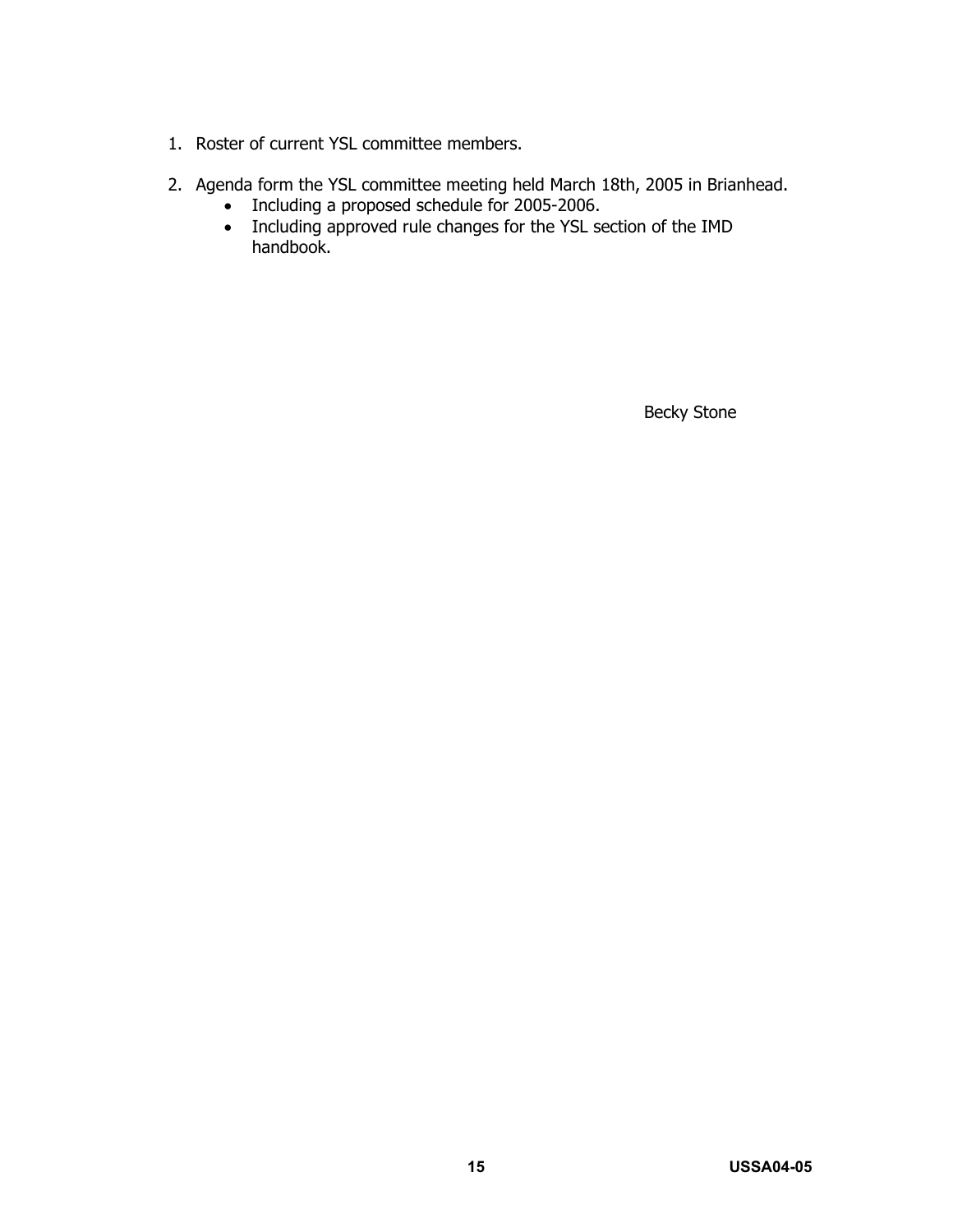# YSL Committee Meeting 03/18/2005 Brian Head, UT

# Agenda

**2005 YSL Committee Members:** Becky Stone – Chairman (BR), Troy Price (SBN), Angie Galloway (SBN), Megan Bybee (RMJ), Mike Sussman (PCF), Peter Schrumpf (SST), Ed Martin (PCMR), Matt Wigdahl (SB), Tim Fleming (SD), and John Rosenbach (BH).

- 1. Review of current season. \*\*\*\* Overall the season went very well.
- 2. Discuss the possibility of the J5 boys being awarded world cup points for qualification to Intermountain Championships. There is rumor that this will be a topic at the ACC in May. The J5 boy's quota from South is always small, because we have an active YSL league, keeping the younger boys away from South Series. The North has an active J5-6 in their North Series races, qualifying many more to participate in the Intermountain J4-5 Championships.

\*\*\*\* John Rosenbach made the motion to keep the YSL as it is, and Angie Galloway made the second.

| <b>Date</b> | <b>Resort</b>    | <b>Racing</b> | <b>Bye</b> |
|-------------|------------------|---------------|------------|
| Jan         | Park City        | <b>ALL</b>    |            |
| Jan         | <b>Brighton</b>  | C & A         | B          |
| Feb         | The Canyons      | C & B         | А          |
| Mar         | Snowbasin        | A & B         | C          |
| Mar         | <b>Brianhead</b> | <b>ALL</b>    |            |

3. Review race schedule for the 2005-2006 season.

4. Review of which resorts and independents are in which group for the bye schedule, and discussion of program sizes.

Group A: Snowbasin Ski Team RowMark Ski Team

- Independents from Ogden area and North Series
- Group B: Summit Ski Team Park City Ski Team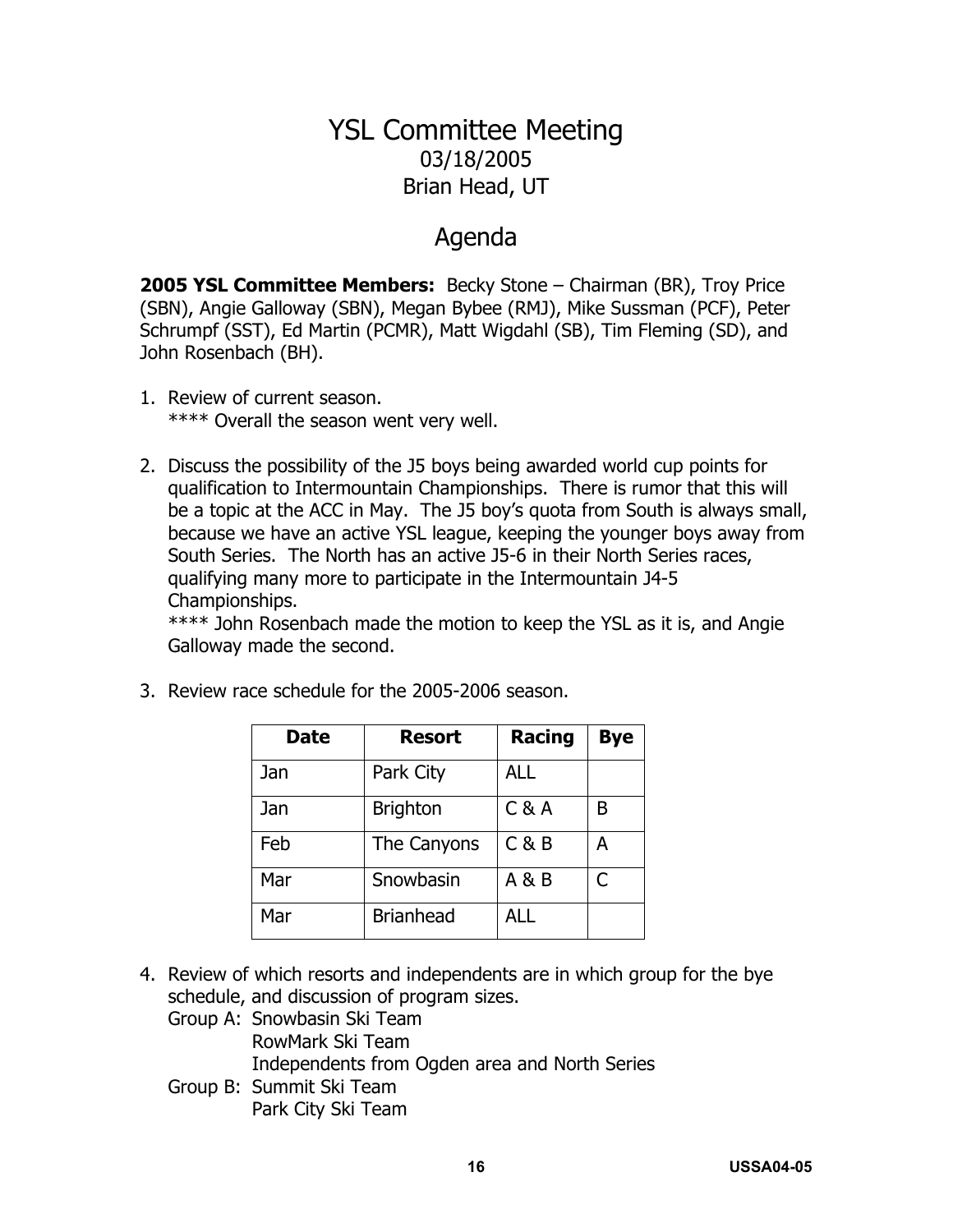Park City Farm Team Park City Mountain Resort Team Independents from Park City area

- Group C: Brighton Competition Team Snowbird Ski Team Solitude Ski Team Sundance Ski Team Brian Head Ski Team Independents from the SLC area
- 5. Rule changes to be proposed at the May 2005 ACC meeting:
	- a. Course description on the second paragraph on page 23 to include "no combinations, closed gates, delays or hairpins be included in the YSL series."
	- b. Start Order on page 24, strike the phrase "or reversed in each age class, at the discretion of the organizer."
	- c. "Troy's Odd Red Rule" added to the Start Order section, page 24. "The entire girls' field is run before the boys. The odd number bibs will start the race on red course; even number bibs will start the race on blue course. The racers will switch dual courses for the second run.
	- d. Entries: All athletes will be entered by team, starting with the first race at Park City annually. An athlete cannot change their team status or claim an independent status midway through the race season without written permission of their previous team and the YSL Chairman. All independent race entries received by race organizers should be emailed to the YSL Chairman for approval, before being entered into the race.
	- e. All race announcements should include who is invited to the race. This means, a race announcement shall not say "J6-J4 Men and Women" but specifically which groups will be racing, along with the age category. For the Park City and Brian Head races, where all groups are invited, then all groups will be stated on the race announcement.
	- f. We will create a new category in the handbook titled "Race Groups and Bye Schedule." Under this title, we will list the groups and the teams/programs that make up each group, along with the geographical description of the independents who are involved in each group. "The YSL has been divided into three groups, to decrease field size at each race, keeping the days shorter. This also allows for different medal winners, with different competitors at each race. The BYE schedule is set up by the YSL committee every March at the Brian Head committee meeting. All teams are invited to the first and last races of the season, Park City and Brian Head, respectively. Any violation of this BYE rule will result in a sanction, determined by the